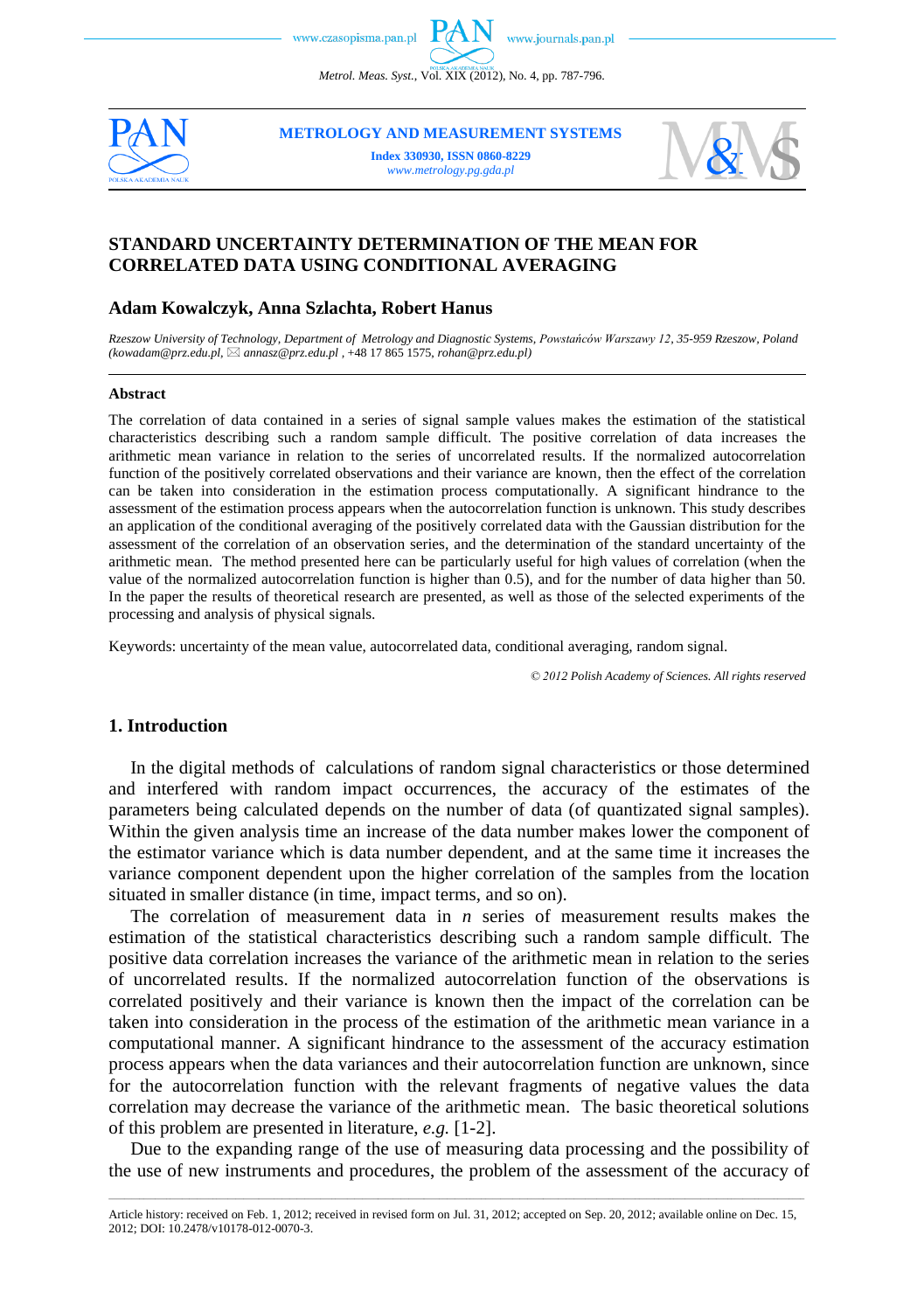www.czasopisma.pan.pl  $PAN$ 

the experimental determination of statistical characteristics (particularly the arithmetic mean) of correlated data was and still remains topical [3-16].

In this study the application of the conditional averaging of the correlated data with the normal distribution for the determination of the standard uncertainty of the arithmetic mean has been proposed. The results of theoretical research and the selected analysis experiments of physical signals have also been presented.

## **2. Assessment of the standard uncertainty of the arithmetic mean of correlated data**

When compiling measurement data it is normally assumed that the observations taken with a sample interval  $\Delta t$  from the population (of a  $x(t)$  signal) with the distribution  $N(\mu_x, \sigma_x)$  create a *n*-element random time series (1) which meets the stationary and ergodicity conditions:

$$
x_1(\Delta t), x_2(2\Delta t), \dots, x_i(i\Delta t), \dots, x_n(n\Delta t).
$$
 (1)

The commonly used estimator of the expected value  $\mu_x$  determined on the basis of the data series (1) is the arithmetic mean calculated from the formula:

$$
\overline{x} = \frac{1}{n} \sum_{i=1}^{n} x_i \tag{2}
$$

If the  $\sigma_x^2$  observation variance is not known then it can be assessed with the unbiased variance estimate:

$$
s_x^2 = \frac{1}{n-1} \sum_{i=1}^n (x_i - \bar{x})^2
$$
 (3)

When there is no data correlation then the standard uncertainty of the arithmetic mean can be calculated from the equation:

$$
u_A(\bar{x}) = \frac{s_x}{\sqrt{n}}\,. \tag{4}
$$

At the correlation of *n* data described with the normalized autocorrelation function  $\rho_k = \rho(k\Delta t)$  the equivalents of the expressions (3) and (4) will have the form [3-4]:

$$
s_{x k}^{2} = \frac{n_{e}}{n_{e} - 1} \cdot \frac{n - 1}{n} s_{x}^{2},
$$
 (5)

$$
u_{Ak}(\bar{x}) = \frac{s_{xk}}{\sqrt{n_e}} = \frac{s_x}{\sqrt{n_e - 1}},
$$
\n(6)

where:

and:

$$
n_e = \frac{n}{1 + 2\sum_{k=1}^{n-1} \left(1 - \frac{k}{n}\right) \rho_k} = \frac{n}{\lambda(n, \rho)}
$$
(7)

is the effective (equivalent) number of the uncorrelated observations providing the same uncertainty as for *n* − correlated observations.

In the circumstances when the normalized autocorrelation function  $\rho_k$  of data is positive for any *k* values, then the coefficient  $\lambda(n,\rho) > 1$ , and this means that the positive data correlation decreases the accuracy of the estimation of the expected value.

For the *n*-element measurement data series described with the autocorrelation functions of exponential form according to the model: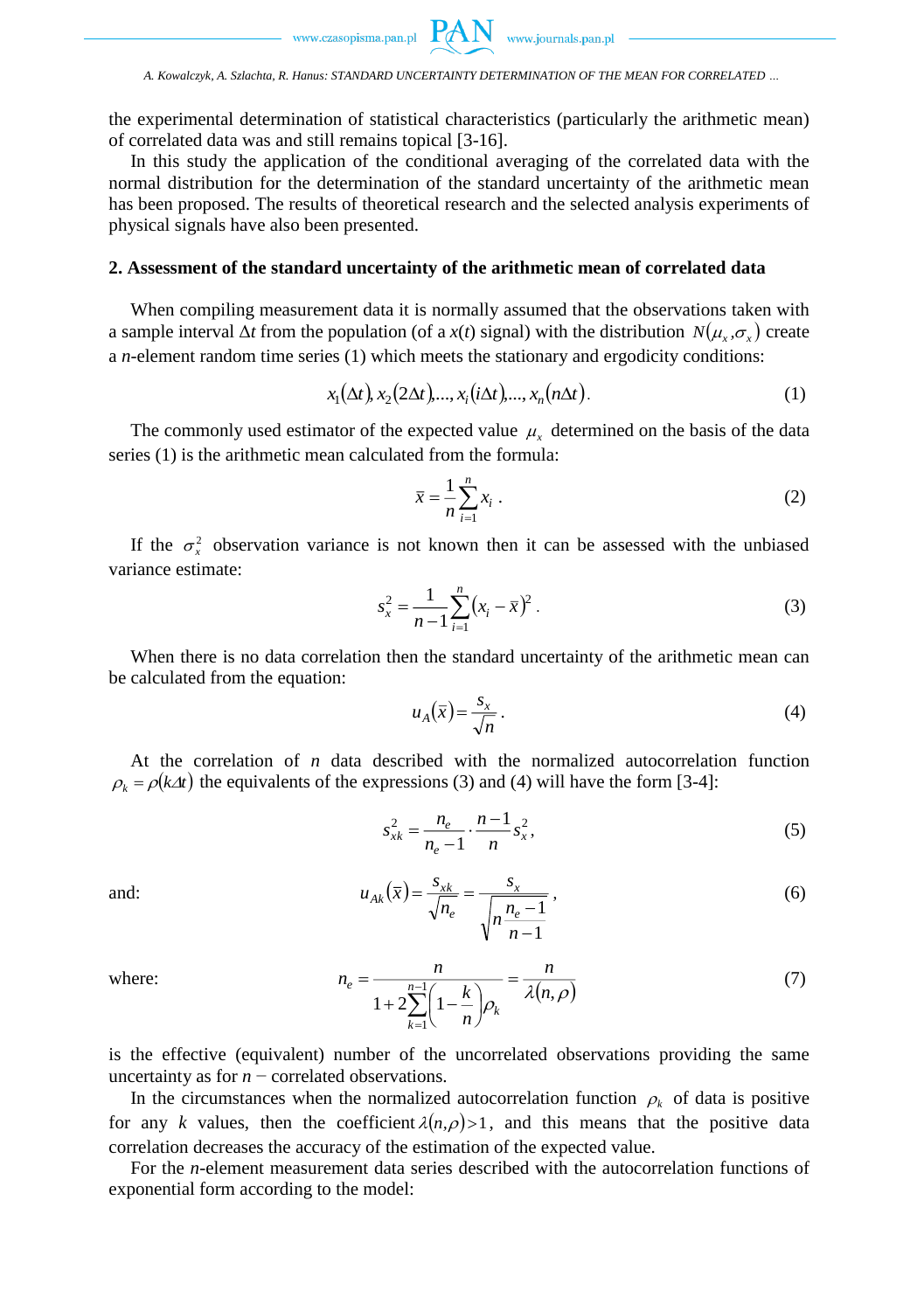www.czasopisma.pan.pl

www.journals.pan.pl

*Metrol. Meas. Syst.*, Vol. XIX (2012), No. 4, pp. 787-796.

$$
R_x[k\Delta t] = \sigma_x^2 \rho_1^k, \ \ k = 0, 1, 2, \dots,
$$
\n(8)

where:  $\rho_1$  – correlation between the adjacent values of the data series, the coefficient  $\lambda(n, \rho_1)$ can be presented by expression [1]:

$$
\lambda(n,\rho_1) = \lambda = \frac{1+\rho_1}{1-\rho_1} - \frac{2\rho_1(1+\rho_1^{n})}{n(1-\rho_1)^2} = \lambda_1 - \lambda_2.
$$
\n(9)

At the limit when  $n \to \infty$ :

$$
\lambda(\infty, \rho_1) = \lambda_1 = \frac{1 + \rho_1}{1 - \rho_1},\tag{10}
$$

and the number of uncorrelated observations:

$$
n_e = n \frac{1 - \rho_1}{1 + \rho_1}.
$$
 (11)

Substitution of the value  $\lambda$  with  $\lambda_1$  in calculations means that the formula (7) is simplified to the form:

$$
n_e = \frac{n}{1 + 2\sum_{k=1}^{n-1} \rho_k} = \frac{n}{\lambda_1}.
$$
 (12)

The error rate caused by this replacement is in percent:

$$
\delta_{\lambda} = \frac{\lambda_1 - \lambda}{\lambda} 100. \tag{13}
$$

Figure 1 below shows the relationship between the error rate  $\delta_{\lambda}$  and the function *n* for the value  $\rho_1 = 0.2$  and  $\rho_1 = 0.8$ .



Fig. 1. Graph of the relationship  $\delta_{\lambda} = f(n, \rho_1)$ .

From Fig. 1 it can be seen that for high values of the correlation of adjacent elements of the data series the simplification of the relationship (9) to the form of (10) is burdened with a high error  $\delta_{\lambda}$  for low values of *n*. For the condition when  $\delta_{\lambda}$  < 10% the number of results in the data series should not be less than 50.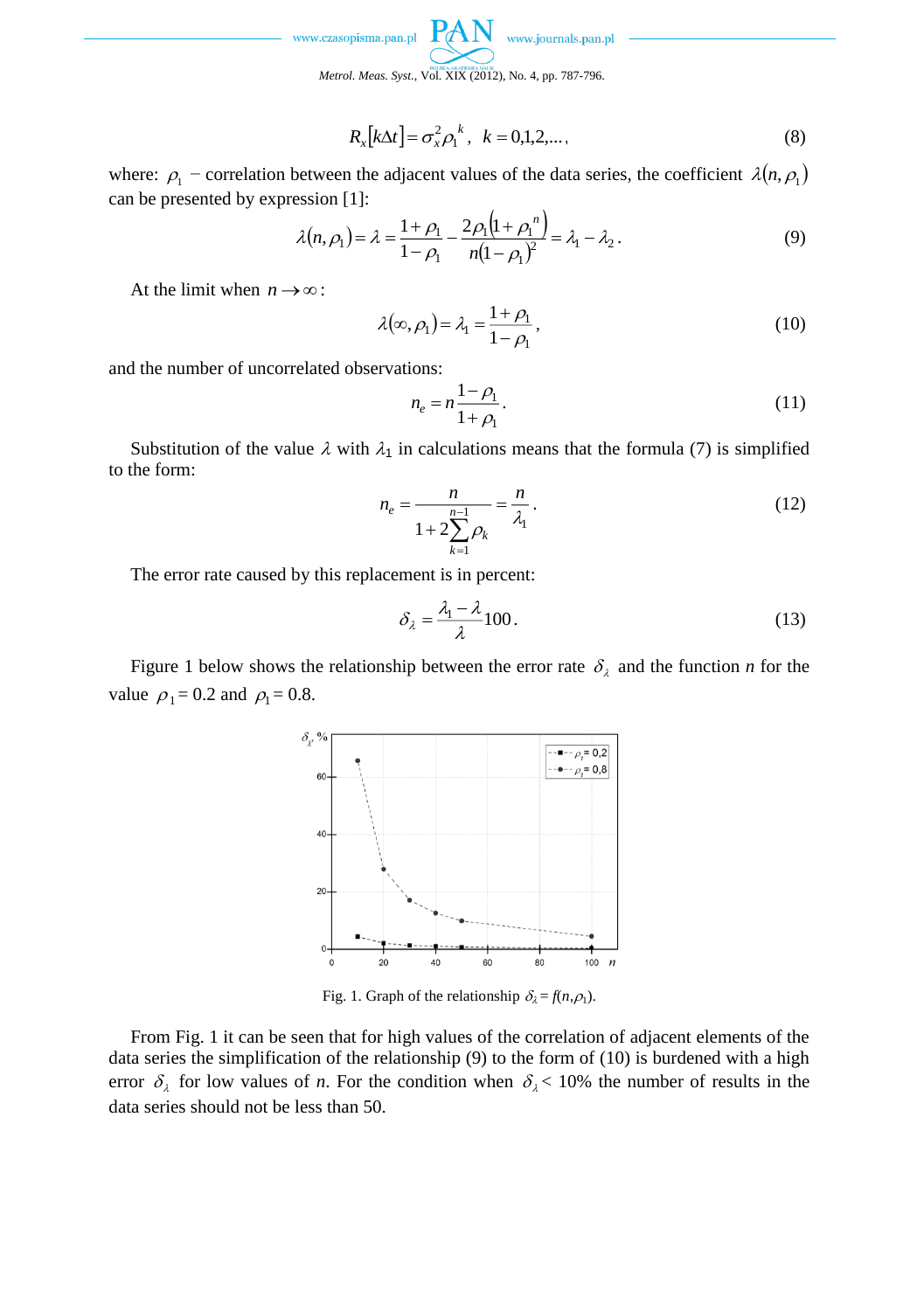$\begin{minipage}{.4\linewidth} {\normalsize \begin{tabular}{l} \textbf{www.czasopisma.pan.pl} \end{tabular}} \end{minipage} \begin{minipage}{.45\linewidth} \textbf{RAW} & \textbf{www.journals.pan.pl} \end{minipage} \end{minipage}$ 

*A. Kowalczyk, A. Szlachta, R. Hanus: STANDARD UNCERTAINTY DETERMINATION OF THE MEAN FOR CORRELATED …*

# **3. Application of the conditional averaging for the assessment of standard uncertainty of the arithmetic mean**

To calculate the uncertainty  $u_{Ak}(\bar{x})$  with the use of conditional averaging of the random data time series with Gaussian distribution the following procedure can be applied:

- 1. Calculation of the estimate  $\bar{x}$  (from the formula 2).
- 2. Calculation of the estimate  $s<sub>x</sub>$  (from the formula 3).
- 3. Centering of the  $x_i$  data series and obtaining of the  $\dot{x}_i$  series as  $\dot{x}_i = x_i \overline{x}_i$ .
- 4. Calculation (on the basis of the  $\dot{x}_i$  series) of the estimate  $\bar{x}_{w1}$  of the conditional values of the arithmetic mean:

$$
\hat{E}\left(\hat{x}_{i+1}\bigg|_{\hat{x}_i} = x_{p}\right) = \bar{x}_{w1} = x_{p}\hat{\rho}_1 = \frac{1}{M} \sum_{m=1}^{M} \left(\hat{x}_{i+1}\bigg|_{\hat{x}_i} = x_{p}\right),
$$
\n(14)

where:  $x_p$  – threshold value,  $M$  – number of averages.

The threshold  $x_p$  should be selected for the condition [17-18]:

$$
x_p = v \cdot s_x,\tag{15}
$$

where: *ν* – coefficient dependent on the assumed method of averaging.

- 5. After substitution of (14) and (15) to (11) and then to (5) and (6), new relationships for  $n_e^*$ ,
	- $s_x^2$  and  $u_A^*$  are obtained:

$$
n_e^* = n \frac{x_p - \bar{x}_{w1}}{x_p + \bar{x}_{w1}} \tag{16}
$$

$$
s_{x k}^{2*} = \frac{n-1}{n - \frac{x_p + \overline{x}_{w1}}{x_p - \overline{x}_{w1}}} s_x^2 ,
$$
 (17)

$$
u_{Ak}^{*}(\bar{x}) = \frac{s_{x}}{\sqrt{n \frac{x_{p}(n-1) - \bar{x}_{w1}(n+1)}{(n-1)(x_{p} + \bar{x}_{w1})}}}.
$$
\n(18)

For  $n \gg 1$  the last expression can be simplified and reduced to the form:

$$
u_{\scriptscriptstyle{Ak}}^{*}(\overline{x}) \approx \frac{s_{\scriptscriptstyle{x}}}{\sqrt{n \frac{x_{\scriptscriptstyle{p}} - \overline{x}_{\scriptscriptstyle{w1}}}{x_{\scriptscriptstyle{p}} + \overline{x}_{\scriptscriptstyle{w1}}}}} = \frac{s_{\scriptscriptstyle{x}}}{\sqrt{n_{\scriptscriptstyle{e}}^{*}}} \,. \tag{19}
$$

If  $\bar{x} \neq 0$ , then:

$$
\bar{x}_{w1} = \bar{x} + \rho_1 \left( x_p - \bar{x} \right) \tag{20}
$$

and the number of the uncorrelated observation will be:

$$
n_e^* = \frac{x_p - \bar{x}_{w1}}{x_p + \bar{x}_{w1} - 2\bar{x}}.
$$
 (21)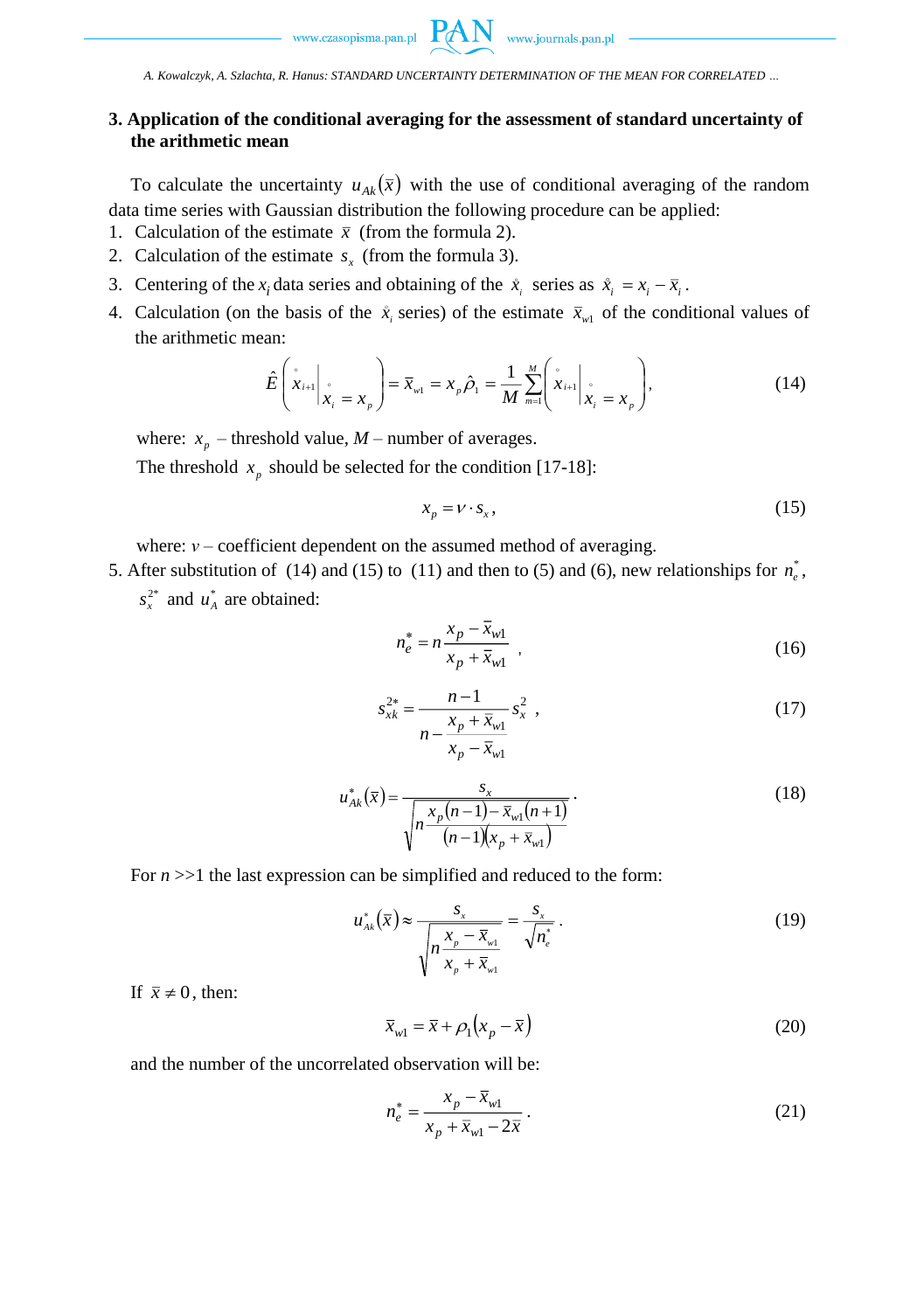

In order to assess the degree of the correlation of the subsequently averaged signal fragments exceeding the set level  $x_p$ , the ratio  $\tau_{km}/\bar{\tau}_{x_p}$  can be used (where  $\tau_{km}$  is the maximum signal correlation interval and  $\bar{\tau}_{x_p}$  is the average interval between the passes of  $x_p$ ). It can be shown that for the model considered in this study of data correlation the subsequent passes of the level  $x_p = \sqrt{2} \cdot \sigma_x$  are practically uncorrelated.

The relative uncertainty  $\delta_{\bar{x}_{w1}}$  of estimate  $\bar{x}_{w1}$  is determined by the ratio of standard uncertainty  $\sigma_{\bar{x}_{w1}} = \sigma_x \sqrt{(1 - \rho_1^2) / M}$  of conditional arithmetic mean *M* for the values of uncorrelated realizations to the conditional expected value  $\bar{x}_{w1} = x_p \rho_1$  of the analyzed realizations.

The quality of estimate  $\bar{x}_{w1}$ , with specified length of the analyzed time series on the one hand requires a possibly large number *M* of conditionally averaged fragments of the time series in order to reduce the variance of the conditional arithmetic mean and to adequately decrease threshold  $x_p$ . On the other hand, the quality of averaging requires possibly large averaged values and an adequately high value of estimate  $\bar{x}_{w1}$ , which requires opposite action and increased threshold  $x_p$ . A compromise and optimum value of threshold  $x_p$ , which can be obtained from the minimum condition  $\delta_{\bar{x}_{w1}}$ , depends on the algorithm for determining  $\bar{x}_{w1}$  and is found in the range  $(1.4 \div 2.0)s_x$ .

For  $\bar{x} = 0$  and with lack of correlation of the signal realizations M subsequently averaged, the expression determining the relative uncertainty of the conditional assessment of the signal arithmetic mean  $\bar{x}_{w1}$  can be depicted with the equation:

$$
\delta_{\bar{x}_{w1}} = \frac{\sigma_{\bar{x}_{w1}}}{\bar{x}_{w1}} = \frac{\sigma_x \sqrt{\frac{1-\rho_1^2}{M}}}{x_p \cdot \rho_1} = \frac{1}{\nu \rho_1} \sqrt{\frac{1-\rho_1^2}{M}} \tag{22}
$$

The graph of the relationship  $\delta_{\bar{x}_{w1}} = f(\rho_1)$  for  $v = \sqrt{2}$  and  $M = 100$  is shown in Fig. 2. For  $\rho_1 \geq 0.5$  the value  $\delta_{\bar{x}_{w1}}$  does not exceed 2 percent.



Fig. 2. The graph of the relationship  $\delta_{\bar{x}_{w1}} = f(\rho_1)$  for  $v = \sqrt{2}$  and  $M = 100$ .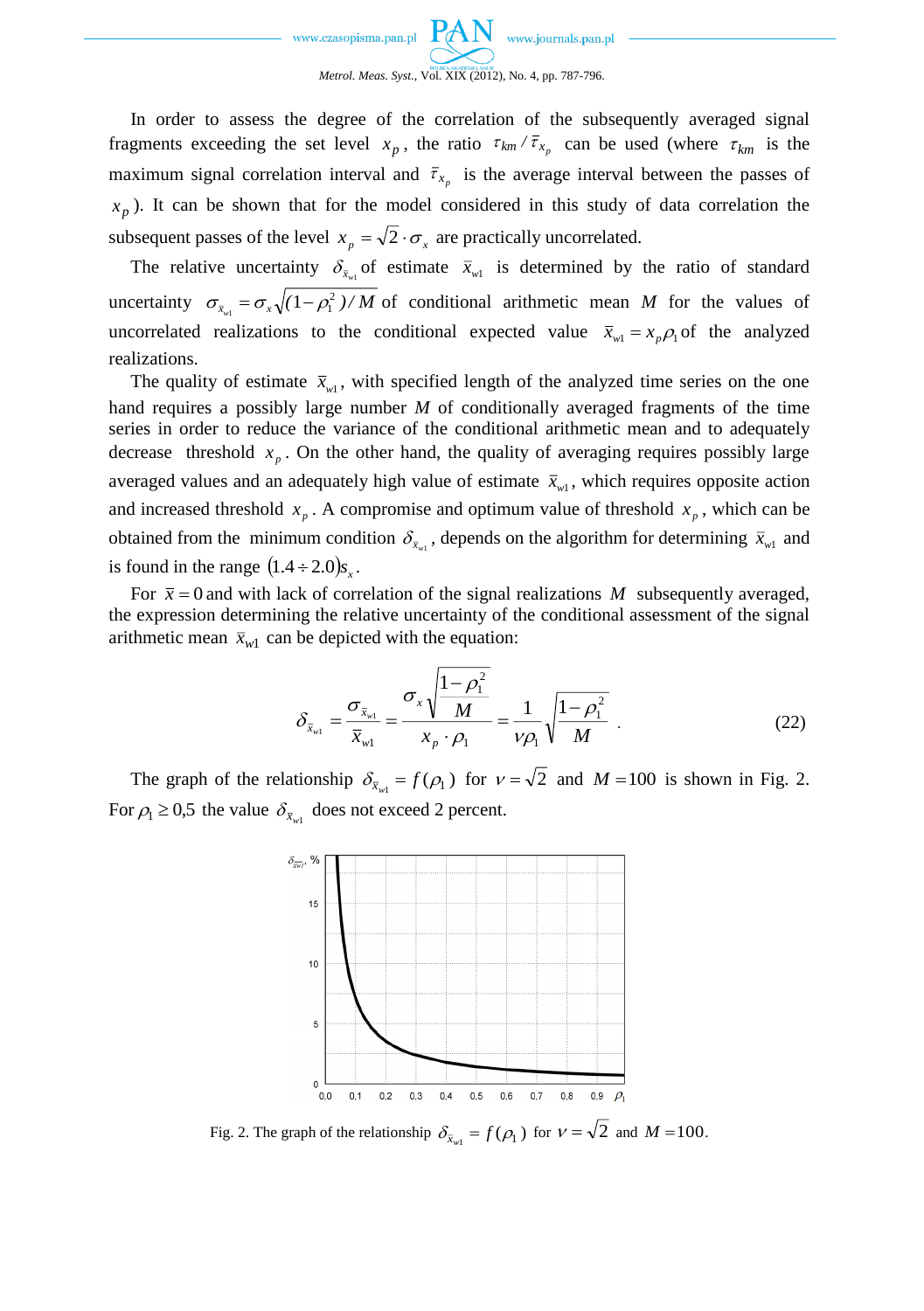$P\mathcal{A}$ 

# **4. Experimental studies**

In the experiment the stationary random signal  $x(t)$  of the  $N(\mu_x, \sigma_x)$  distribution and exponential autocorrelation function was analyzed. The examined signal was obtained via processing of the output signal of a physical white noise generator within the band set for  $0 - 25$  kHz by the use of the inertial system of the first order with the time-constant  $RC = 10^{-4}$  s. The first stage of the data analysis was the determination of the conditional estimate of the mean value  $\bar{x}_{w1}$  with the use of the general relationship  $\bar{x}_{w}(k\Delta t)$ . This estimate was determined with the use of the RIGOL DS1062C digital oscilloscope for the threshold  $x_p = 1.12$  V  $(\nu = 2)$  and the number of averaging steps  $M = 256$ . The examples of records in the analyzed signal realizations  $x(i\Delta t_p)$  for three sampling intervals:  $\Delta t_{p1} = 50 \mu s$ ,  $\Delta t_{p2} = 100 \mu s$  and  $\Delta t_{p3} = 200 \mu s$ , along with the graph of the conditional function of the mean value  $\bar{x}_w = f(k\Delta t_{p1})$  are shown in Fig. 3.



Fig. 3. Experimental characteristics: a) fragments of signal realizations  $x(i\Delta t_p)$  from sampling intervals  $\Delta t_p$  equal subsequently to:  $\Delta t_{p1} = 50 \text{ }\mu\text{s}$ ,  $\Delta t_{p2} = 100 \text{ }\mu\text{s}$ , and  $\Delta t_{p3} = 200 \text{ }\mu\text{s}$ ; b) function of the conditional mean value of the analyzed signal  $\bar{x}_w = f(k \Delta t_{p1})$ .

Time 50.00us 0+304.0us

 $CH14$ 

200mV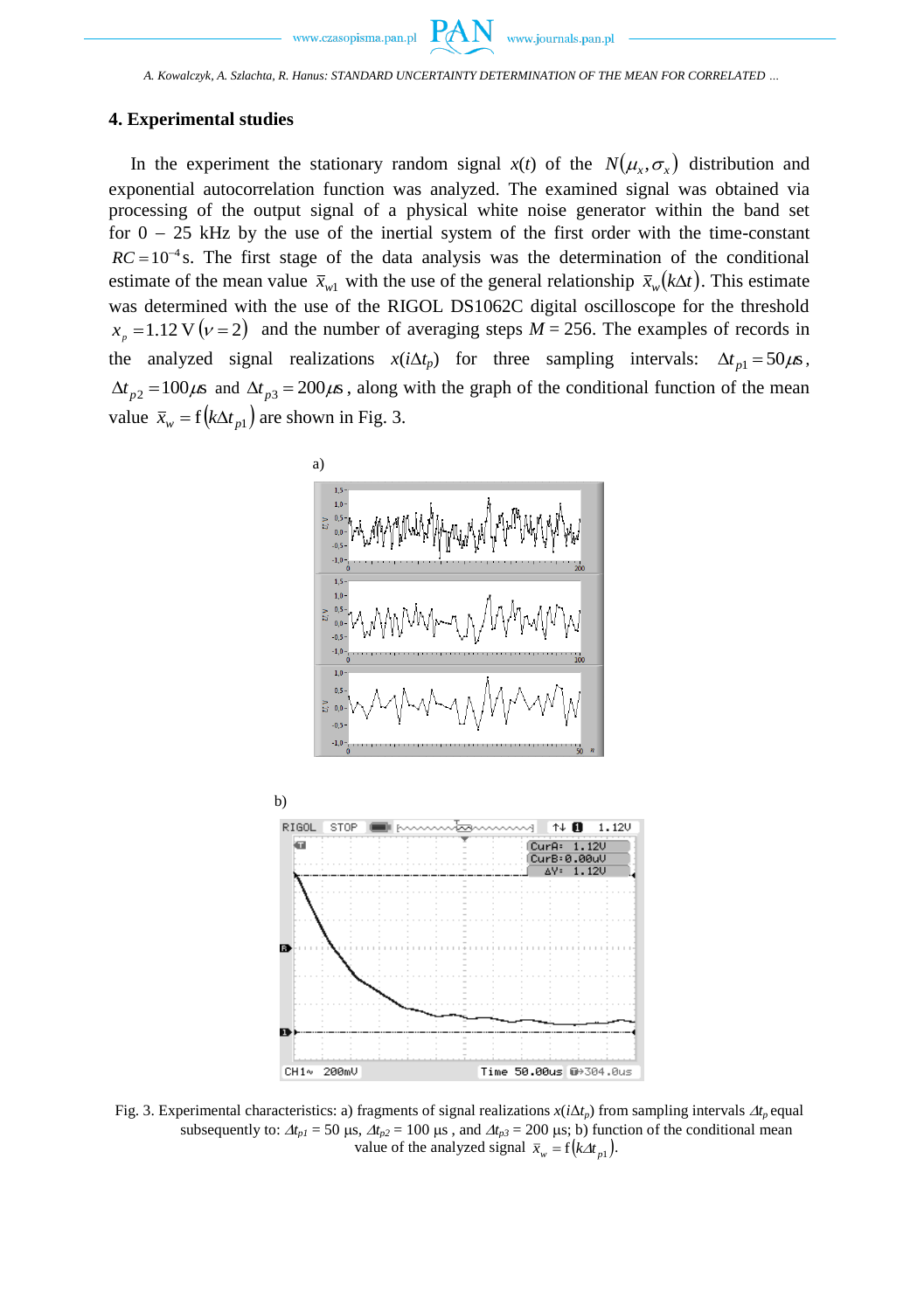

In the second stage of the experiment carried out with a computer system, the mean value  $\hat{\mu}_x = 0.073$  V and the variance  $\sigma_x^2 = 0.312$  V<sup>2</sup> of the signal  $x(t)$  have been determined for long time observations  $(T_0 = 100 \text{ s})$ . Then, 100 short realizations have been analyzed which included 200 signal samples taken with the sampling interval  $\Delta t_{p1} = 50 \mu s$ . For each realization the arithmetic mean  $\bar{x}_j$  and the variance  $s_x^2$  $s_{x_j}^2$  were determined. Then the following experimental values have been determined: the arithmetic mean  $\hat{\mu}_{x_1}$  of the estimates  $\bar{x}_j$ , the signal variance  $s_{x1}^2$ , and the arithmetic mean variance  $s_{\hat{\mu}}^2$  $s_{\hat{\mu}_{x1}}^2$  (see the first column in Table 1). The experiment has been repeated 10 times  $(g = 10)$  for subsequent, different short 100element realizations. On the basis of the statistics calculated in 10 repetitions (Table 1) the general arithmetic mean has been determined using the formula:

$$
\hat{\mu}_x = \frac{\sum_{g=1}^{10} 100 \hat{\mu}_{xg}}{10 \cdot 100} = 0.0729 \text{ V}
$$
\n(23)

and the general variance of the estimate of the arithmetic mean by using the formula:

$$
s_{\hat{\mu}_x}^2 = \frac{\sum_{s=1}^{10} 100 s_{\hat{\mu}_{xg}}^2}{10 \cdot 100} + \frac{\sum_{s=1}^{10} 100 (\hat{\mu}_{xg} - \hat{\mu}_x)^2}{10 \cdot 100} = 0.007 + 0.00006 = 0.0071 \text{ V}^2. \tag{24}
$$

| Param.                                                                                                                       | $\mathcal{D}$ | 4 | 6 | 8 | 10 | Gen.<br>param           |
|------------------------------------------------------------------------------------------------------------------------------|---------------|---|---|---|----|-------------------------|
| $\hat{\mu}_{xg}$ , V   0.0654   0.0854   0.0807   0.0761   0.0736   0.0787   0.0733   0.0719   0.0647   0.0595               |               |   |   |   |    | $\hat{\mu}_x$<br>0.0729 |
| $s_{x}^{2}$ , $V^{2}$   0.3046   0.3069   0.3058   0,3103   0.3201   0.3074   0.3121   0.3109   0.3078   0.3061              |               |   |   |   |    | $\hat{s}_x^2$<br>0.3092 |
| $s_{\hat{\mu}_{\infty}}^2$ , $V^2$   0.0056   0.0064   0.0084   0.0057   0.0077   0.0072   0.0060   0.0098   0.0066   0.0066 |               |   |   |   |    | $s_{\mu_x}^2$<br>0.0070 |

Table 1. The list of the calculation results.

The standard uncertainty is:

$$
s_{\hat{\mu}_x} = \sqrt{s_{\hat{\mu}_x}^2} = \sqrt{0,0071} \approx 0.084 \text{ V.}
$$
 (25)

With the use of the data conditional averaging, the effective number  $n_e^*$  of samples for  $\Delta t_{p1} = 50 \mu s$  has been calculated on the basis of data, according to Fig. 3b, by using the formula (21):

$$
n_e^* = n \frac{x_p - \bar{x}_{w1}}{x_p + \bar{x}_{w1} - 2\bar{x}} = 200 \frac{1.12 - 0.74}{1.12 + 0.74 - 2 \cdot 0.073} \approx 44
$$

Next, the standard uncertainty of the arithmetic mean has been determined by the use of the formula:

$$
u_{\scriptscriptstyle{Ak}}^{*}(\bar{x}) = \frac{S_{\scriptscriptstyle{x}}}{\sqrt{n_{\scriptscriptstyle{e}}^{*}}} = \frac{\sqrt{0.312}}{\sqrt{44}} \approx 0.084 \text{ V}.
$$
 (26)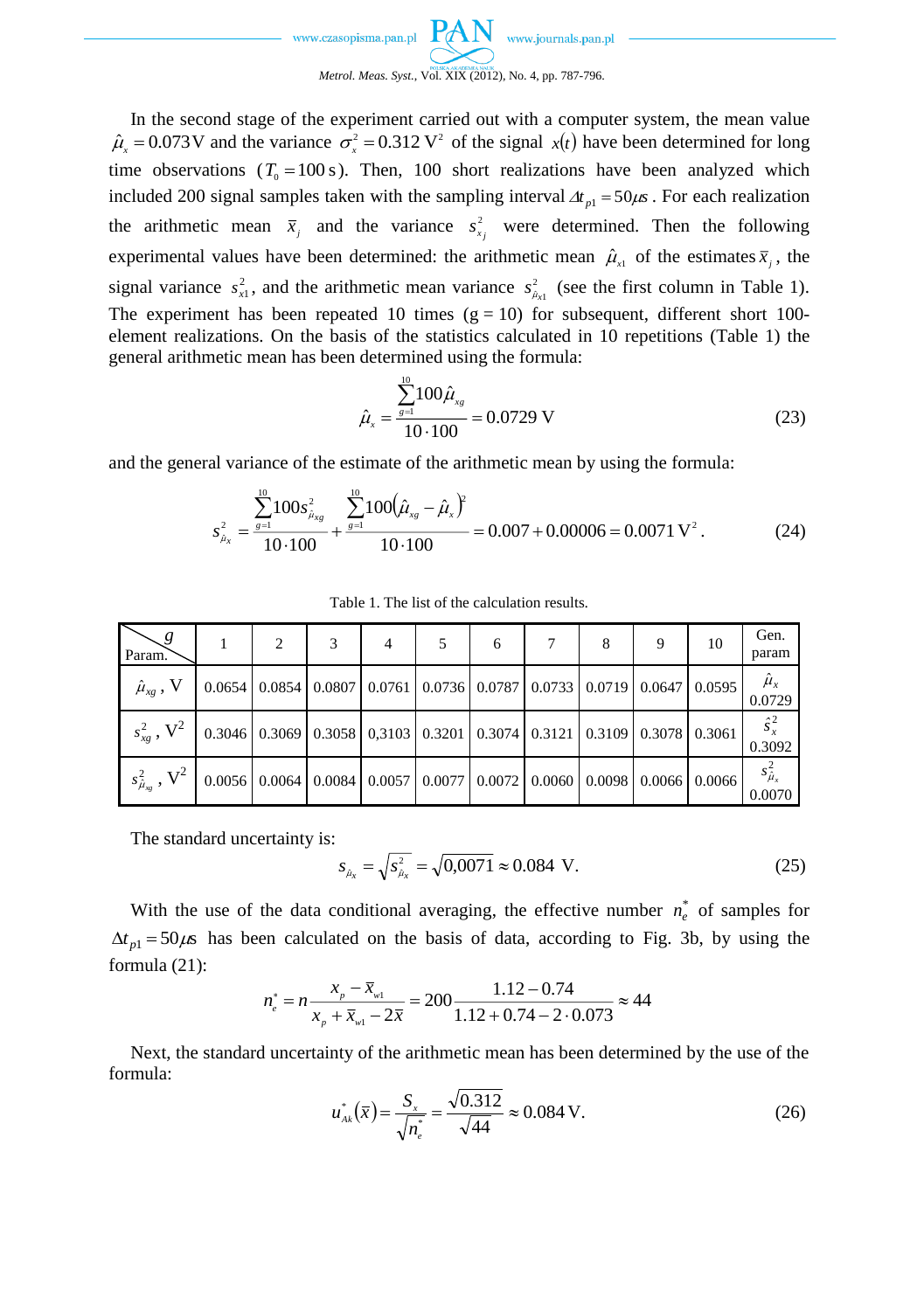

PA

The signal analysis described herein has been made subsequently for longer sampling intervals  $\Delta t_{p2} = 100 \mu s$  and  $\Delta t_{p3} = 200 \mu s$ , and the  $s_{\hat{\mu}_x}^2 = 0.0035 \text{ V}^2$  as well as  $s_{\hat{\mu}_x}^2 = 0.0018 \text{ V}^2$ values were obtained, respectively. The obtained experimental results  $s_{\hat{\mu}_{x_g}}^2$  and  $s_{\hat{\mu}_{x}}^2$  of the assessment of the arithmetic mean variance are shown in Fig. 4. The graphs presented in Fig. 4 illustrate the decrease of the value of the arithmetic mean variance estimates at longer sampling intervals and lower correlation of the data correlated positively. The decrease of the variances of the variance estimates at the lowering of data correlation is also clear.

The standard uncertainty values determined on the basis of the comparative principles (*e.g.* the relationships (25) and (26)) for different sampling intervals and various data correlation levels are shown in Table 2.

On the basis of the presented result it can be stated that for relatively large data sets, for practical purposes there is sufficient conformity of the value of the standard uncertainty assessment with the use of the conditional mean and the classic method of the estimation of the standard deviation.



Fig. 4. Experimental values of the arithmetic mean variance.

| Assessment of the standard uncertainty              | Standard uncertainty values for arithmetic mean [V] |                 |                 |  |  |  |
|-----------------------------------------------------|-----------------------------------------------------|-----------------|-----------------|--|--|--|
|                                                     | $\Delta t_{p1}$                                     | $\Delta t_{p2}$ | $\Delta t_{p3}$ |  |  |  |
| $u_{Ak}^{*}[V]$ – determined from the formulas (21) | 0.084                                               | 0.057           | 0.043           |  |  |  |
| and $(19)$                                          | $(n_e^* = 44)$                                      | $(n_e^* = 96)$  | $(n_e^* = 169)$ |  |  |  |
| $S_{\hat{\mu}_n}$ [V] – determined by experiment    | 0.084                                               | 0.059           | 0.043           |  |  |  |

Table 2. Experimental results of data analysis.

### **5. Conclusion**

For the assessment of the correlation of the measurement data series and the standard uncertainty of the correlated data arithmetic mean of the Gaussian distribution, conditional data averaging can be used. The method proposed herein can be particularly useful for high correlation values ( $\rho_1 > 0.5$ ), and relatively high values of *n* (*n* > 50).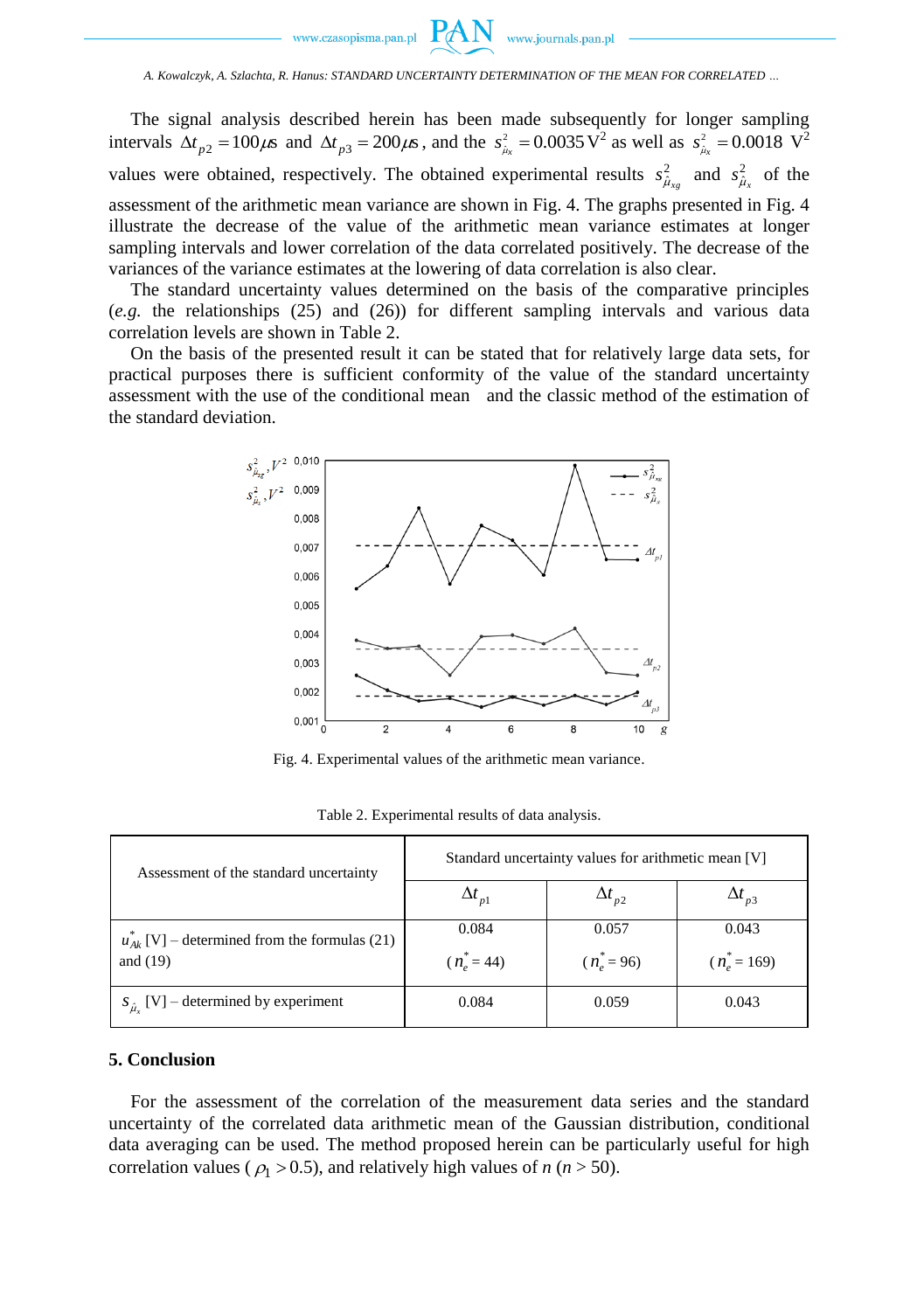

For the time series of data of limited length (*i.e.* low *n* value) the values  $\bar{x}_{w1}$  of the estimate on the basis of formula (14) may not be stable in time (like the estimates of the autocorrelation function) because of the small number of occurring and conditionally averaged realizations.

The conditional averaging presented in this study for the basic model loses its advantages with regard to the assessment of correlation for insufficiently correlated data ( $\rho_1$  < 0.1) due to the significant increase of the value of  $\delta_{\bar{x}_{w1}}$ . In such circumstances a beneficial solution may be given by the use of the modified algorithms of conditional averaging of measurement data [19].

#### **Acknowledgements**

This work was supported by the Ministry of Science and Higher Education, Poland (grant No. N N505 466038).

### **References**

- [1] Bartels J. (1935). Zur Morphologie geophysikalischer Zeitfunktionen. Sitz-Ber. *Preuß. Akad. Wiss*., 30, 502-522.
- [2] Bayley G.V. & Hammersley G.M. (1946). The "effective" number of independent observations in an autocorrelated time-series. *J. Roy. Stat. Soc. Suppl.*, 8, 184-197.
- [3] Bendat J.S., Piersol A.G. (2000). Random Data. Analysis and Measurement Procedures. *John Wiley & Sons*, New York.
- [4] Box G.E.P., Jenkins G.M., Reinsel G.C. (1994). Time Series Analysis: Forecasting and Control. *Prentice Hall,* Englewood Cliffs*.*
- [5] Dorozhovets M., Warsza Z. (2007). Evaluation of the uncertainty type A of autocorrelated measurement observations. *Measurement Automation and Monitoring*, 2, 20-24. (in Polish)
- [6] Dorozhovets M. (2009). Influence of lack of a priori knowledge about autocorrelation functions of observations on estimation of their average value standard uncertainty. *Measurement Automation and Monitoring*, 55(12), 2-5. (in Polish)
- [7] Freund R.J., Wilson W.J., (2006). Regression Analysis. Statistical Modeling of a Response Variable. *Elsevier*, Amsterdam.
- [8] Kirkup L., B. Frenkel L. (2006). *An Introduction to the Uncertainty in Measurement.* Cambridge University Press, Cambridge.
- [9] Leith C.E. (1973). The standard error of time-averaged estimates of climatic means. *J. Appl. Meteorol*., 12, 1066-1069.
- [10] Şen Z. (1998). Small sample estimation of the variance of time-averages in climatic time series. *Int. J. Climatol*., 18, 1725-1732.
- [11] Witt T.J. (2007). Using the autocorrelation function to characterize time series of voltage measurements. *Metrologia*, 44, 201-209.
- [12] Zhang N.F. (2008). Allan variance of time series models for measurement data. *Metrologia*, 45, 549-561.
- [13] Zhang N.F. (2006). Calculation of the uncertainty of the mean of autocorrelated measurements. *Metrologia*, 43, 276-281.
- [14] Zięba A. (2010). Effective number of observations and unbiased estimators of variance for autocorrelated data – an overview. *Metrol. Meas. Syst.*, 17(1), 3-16.
- [15] Zięba A., Ramza P. (2011). Standard deviation of the mean of autocorrelated observations estimated with the use of the autocorrelation. *Metrol. Meas. Syst.,* 18(4), 529-542.
- [16] Kowalczyk A., Szlachta A., Hanus R. (2011). Application of correlation interval to determination of standard uncertainty of arithmetic mean for correlated data. *Measurement Automation and Monitoring*, 57(12), 1549-1551. (in Polish)